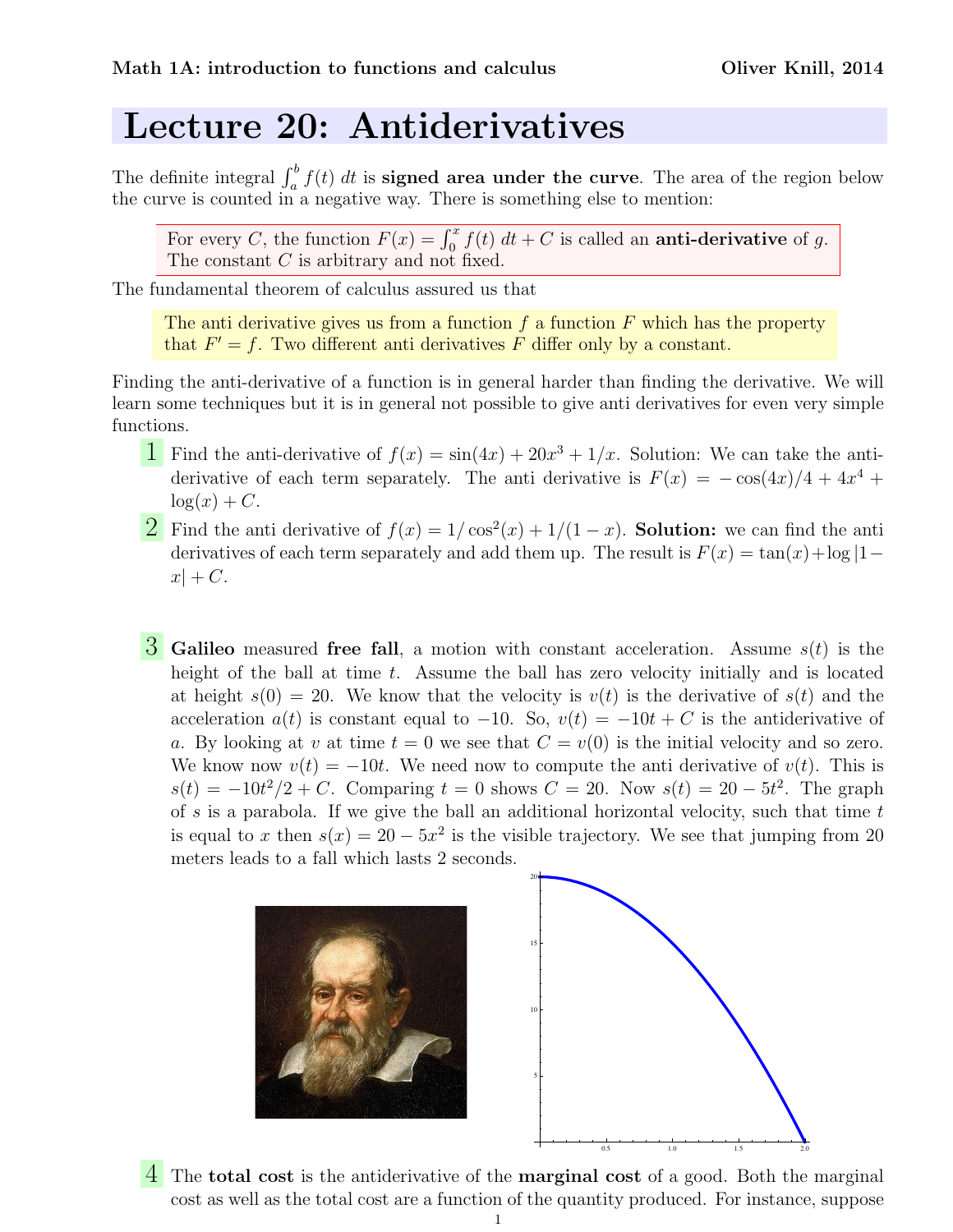the total cost of making x shoes is 300 and the total cost of making  $x+4$  shoes is 360 for all x. The marginal cost is  $60/4 = 15$  dollars. In general the marginal cost changes with the number of goods. There is additional cost needed to produce one more shoe if 300 shoes are produced. **Problem:** Assume the marginal cost of a book is  $f(x) = 5 - x/100$  and that producing the first 10 books costs 1000 dollars. What is the total cost of producing 100 books? Answer: The anti derivative  $5 - x/100$  of f is  $F(x) = 5x - x^2/100 + C$  where C is a constant. By comparing  $F(10) = 1000$  we get  $50 - 100/100 + C = 1000$  and so  $C = 951$ . the result is  $951 + 5 * 100 - 10'000/100 = 1351$ . The average book prize has gone down from 100 to 13.51 dollars.

**5** The **total revenue**  $F(x)$  is the antiderivative of the **marginal revenue**  $f(x)$ . Also these functions depend on the quantity x produced. We have  $F(x) = P(x)x$ , where  $P(x)$  is the prize. Then  $f(x) = F'(x) = P'(x)x + P$ . For a **perfect competitive market**,  $P'(x) = 0$ so that the prize is equal to the marginal revenue.

A function f is called elementary, if it can be constructed using addition, subtraction, multiplication, division, compositions from polynomials or roots. In other words, an elementary function is built up with functions like  $x^3, \sqrt{\cdot}$ , exp, log, sin, cos, tan and arcsin, arccos, arctan.

- 6 The function  $f(x) = \sin(\sin(\pi + \sqrt{\pi})$  $(\overline{x}+x^2)$  + log(1+exp(( $x^6+1)/(x^2+1)$ ) + (arctan( $e^x$ ))<sup>1/3</sup> is an elementary function.
- $\sqrt{\ }$  The anti-derivative of the sinc function is called the sine-integral

$$
Si(x) = \int_0^x \frac{\sin(t)}{t} dt.
$$

The function  $Si(x)$  is not an elementary function.



<sup>8</sup> The **offset logarithmic integral** is defined as

$$
\text{Li}(x) = \int_2^x \frac{dt}{\log(t)}
$$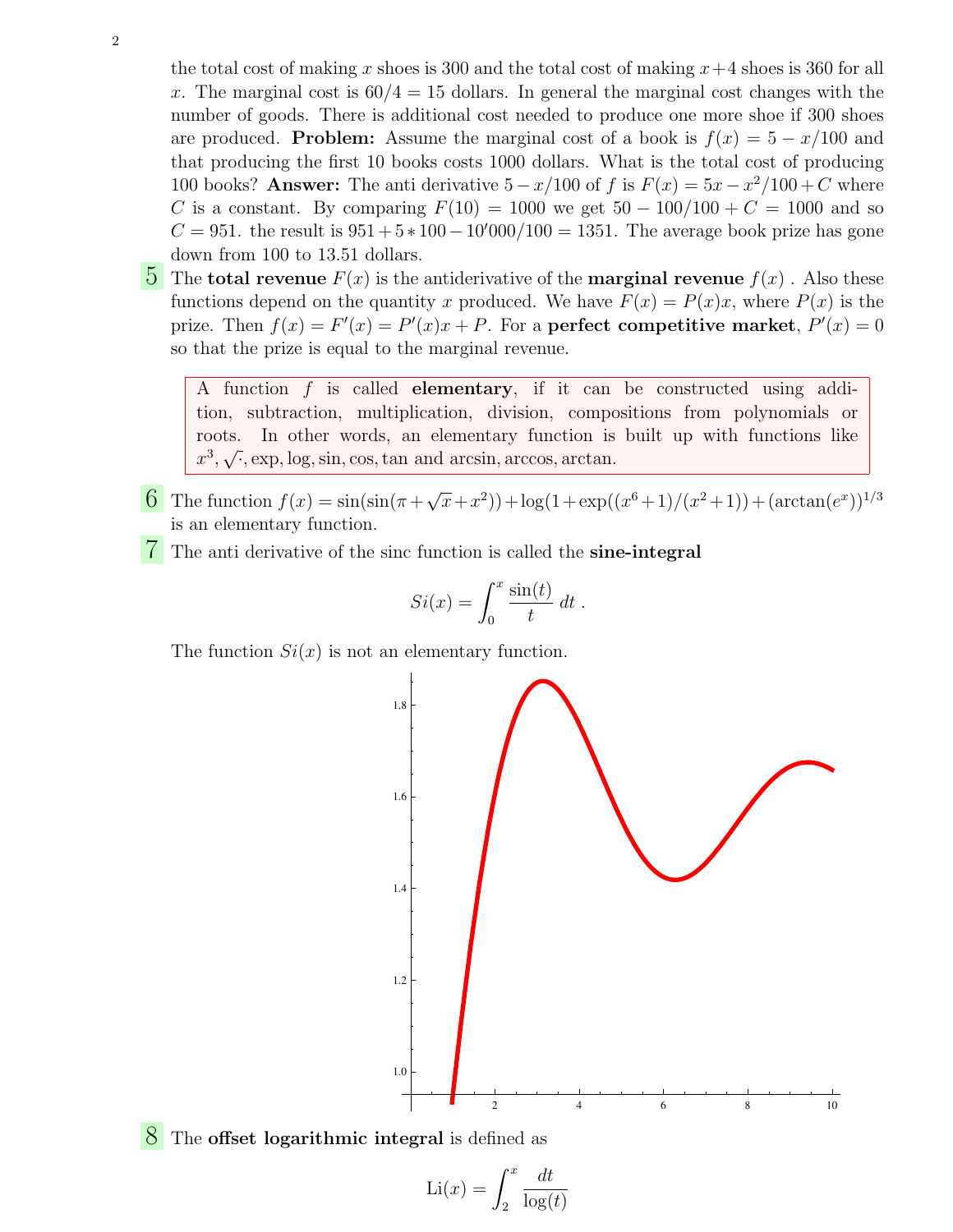It is a specific anti-derivative. It is a good approximation of the number of prime numbers less than x. The graph below illustrates this. The second stair graph shows the number  $\pi(x)$  of primes below x. For example,  $\pi(10) = 4$  because 2, 3, 5, 7 are the only primes below it. The function  $Li$  is not an elementary function.



## **9** The error function

$$
erf(x) = \frac{2}{\sqrt{\pi}} \int_0^x e^{-t^2} dt
$$

is important in statistics. It is not an elementary function.